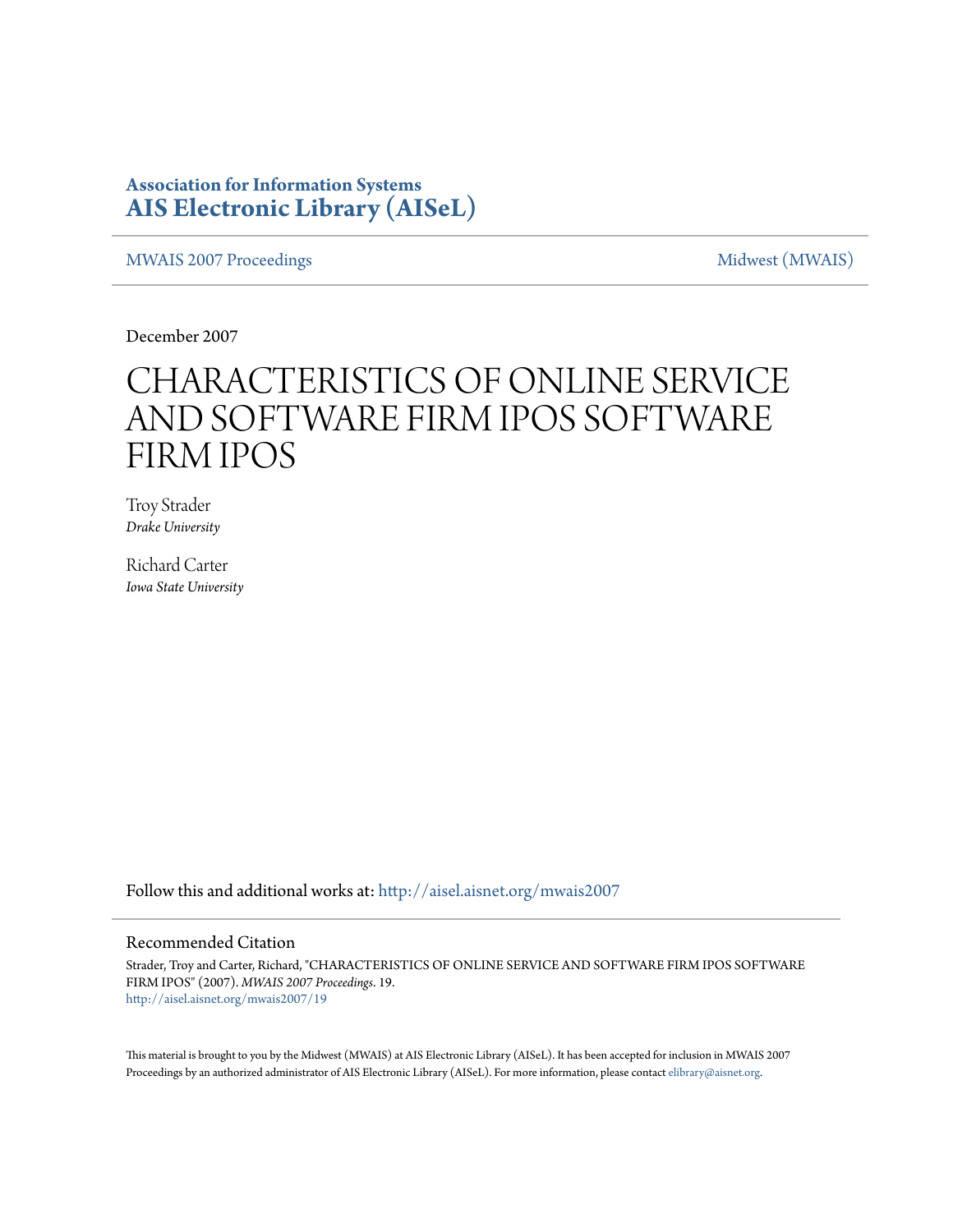## **CHARACTERISTICS OF ONLINE SERVICE AND SOFTWARE FIRM IPOS**

**Troy J. Strader Richard B. Carter** Drake University Iowa State University Troy.Strader@drake.edu rbcarter@iastate.edu

#### **ABSTRACT**

*Physical goods creation involves significant variable costs while online service provision and software development often do not. The objective of this study is to investigate whether these cost structure variations lead to differences in the characteristics of initial public offerings (IPOs) for traditional firms versus online service and software firms.* 

#### **KEYWORDS**

Initial Public Offering (IPO), Software Industry, Online Services, Cost Structure

#### **INTRODUCTION**

Initial Public Offering (IPO) studies commonly group all firms together for the purpose of identifying the factors that affect returns, risk, and likelihood of failure (see Ritter and Welch, 2002, for a synopsis of IPO research). As the number of Information Technology (IT) related products and services has grown considerably in the past decades, it has become apparent that the cost structures of these new ventures differ quite dramatically when compared with more traditional physical product manufacturing, distributing, and retailing firms. Traditional firms must manage marginal costs such as materials and labor that are very different from online service and software (OSS) firms. But does this result in differences for IPO firms across these product and service sectors? If there are differences, then perhaps IPO firms should be first categorized and then separately analyzed to predict their results. Loughran and Ritter (1997), for example, show that firms that issue seasoned securities have falling operating profit to asset ratios following the offering and are worse for the small issues. However, nearly 15% of the firms were in OSS industries. The cost structures of these firms and their product market may have been an important factor in explaining the drop in operating profit.

For companies that provide online services (e.g., America Online, eBay, career services companies, telecommunications companies, etc.), or for software development companies like Microsoft, marginal costs are low or nearly non-existent. For example, the cost for eBay to add its millionth user is nearly zero. This is a favorable situation for these firms as they grow, but the downside is that these same firms typically have a large up-front fixed cost that is incurred for offering the service or software to even one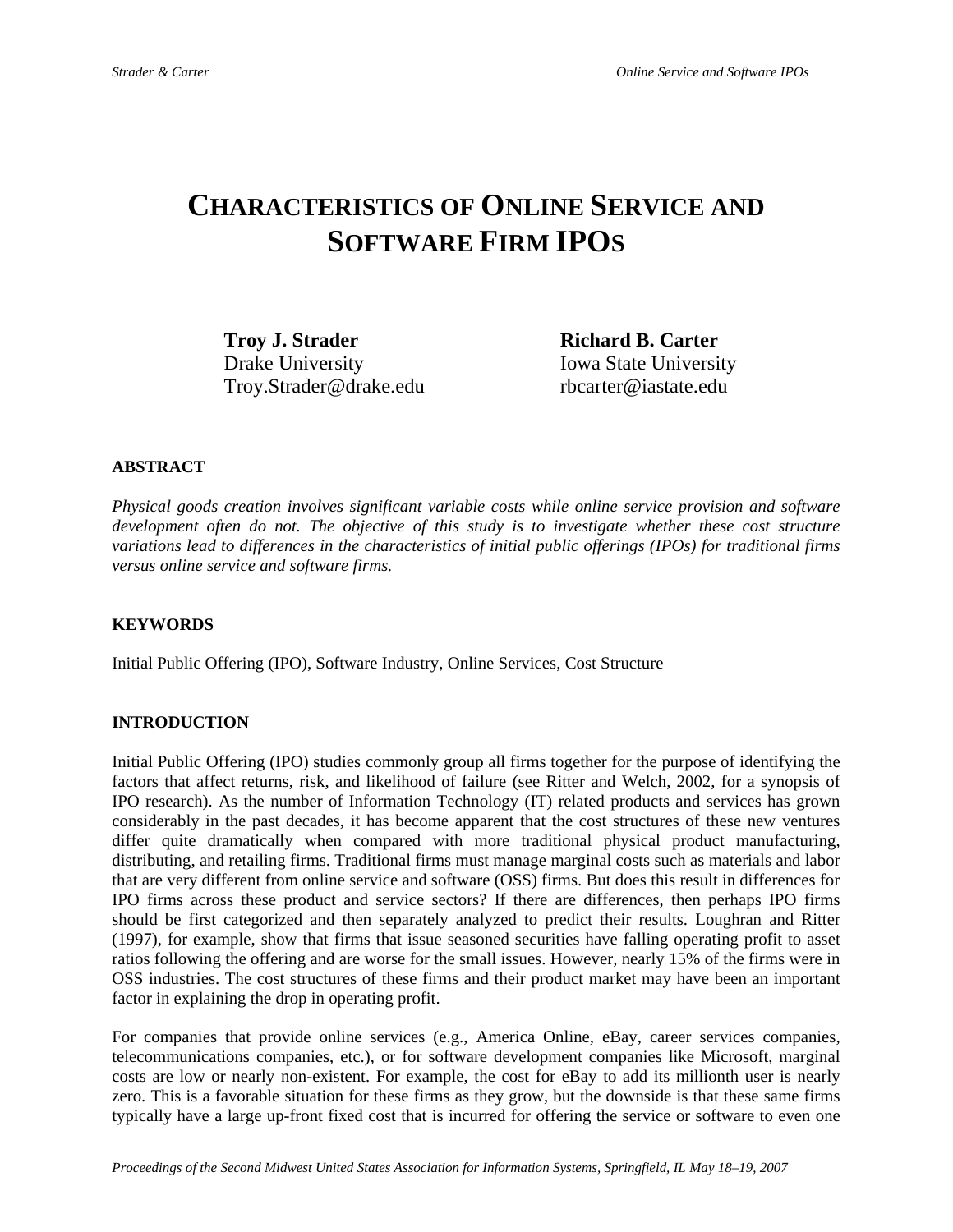user. Because of these differences in the relative degree of fixed versus marginal costs of doing business, there are inherent differences in each firm's risk in their early years (Wilbon 2002). More of a traditional firm's costs are incurred later as production increases while much more cost is incurred earlier by online service and software firms. Said another way, traditional firms have a better match between revenue and cost as their sales increases. This relative comparison is summarized in Table 1.

|                                            | <b>Fixed</b> | <b>Marginal</b> | <b>Relative</b> |  |  |
|--------------------------------------------|--------------|-----------------|-----------------|--|--|
|                                            | Cost         | Cost            | <b>Risk</b>     |  |  |
| <b>Traditional Firm</b>                    | Lower        | Higher          | Lower           |  |  |
| <b>Online Service Firm</b>                 | Higher       | Lower           | Higher          |  |  |
| Software Firm                              | Higher       | Lower           | Higher          |  |  |
| $\sim$ $\sim$ $\sim$ $\sim$<br>.<br>-- - - |              |                 |                 |  |  |

**Table 1. Relative Cost Structures** 

Given the differences identified above, it would be expected that the characteristics of firms at the time of their IPO will vary according to their relative cost structures and associated risks. In fact there is evidence that differences in firm characteristics, and not market irrationality, were largely to blame for the socalled *dot-com bubble* (Ljungqvist & Wilhelm 2003). Moreover, much of the research concerning online service and software firms treat them more as *technology* firms than in a more fundamental cost-structure framework (see, for example, Schill and Zhou 2001 and Viswanathan 2005).

In this study we examine the characteristics of IPOs of OSS firms versus traditional firms as they relate to cost structure. Specifically, we address the following questions. First, are OSS firms different from traditional firms at the time of their IPOs? And second, are there differences between OSS firms themselves at the time of their IPOs? The following section provides a theoretical foundation for why there may be differences in success and failure for OSS firms versus traditional firms. Subsequent sections present the research methodology and data collected, the tests of hypotheses, and the implications and conclusions arising from the findings of this study.

#### **A MODEL: OSS VERSUS TRADITIONAL FIRMS**

A model developed by Ronnen (1991), where firms enter a quality-regulated market by choosing a particular level, can be applied to our IPOs with only minor adjustments. In the Ronnen model, minimum quality standards are imposed. Firms choose quality levels and enter the market based on their ability to expend fixed costs. If the standards are too high, such that fixed costs are beyond the means of all firms, none enter. But as the quality standards are relaxed more firms can participate. If the quality standard is low enough but the overall range narrow, firms tend to compete less on quality and more on price such that consumers, overall, are better off. Because marginal costs are exogenous in Ronnen's model it is fixed cost that prevents some firms from raising their quality level and attempting to compete with highquality firms. Those that try to compete at a level beyond their means fail when price competition obliterates profits.

In our adaptation of the Ronnen model, the OSS firms have a minimum quality standard set, not by regulators, but based on the previously developed hardware that dominates the medium. As Ronnen argues, the minimum quality also results in consumers choosing higher quality than they would without the standard. Because marginal cost in Ronnen's model is exogenous, it plays no role in reaching equilibrium and consequently is consistent with our assumption of OSS firms' cost structures.

Ronnen's firms choose quality levels based on their ability to expend fixed costs as do our OSS firms. We can expand upon Ronnen's fixed cost assumption by recognizing that our OSS firms, like most firms,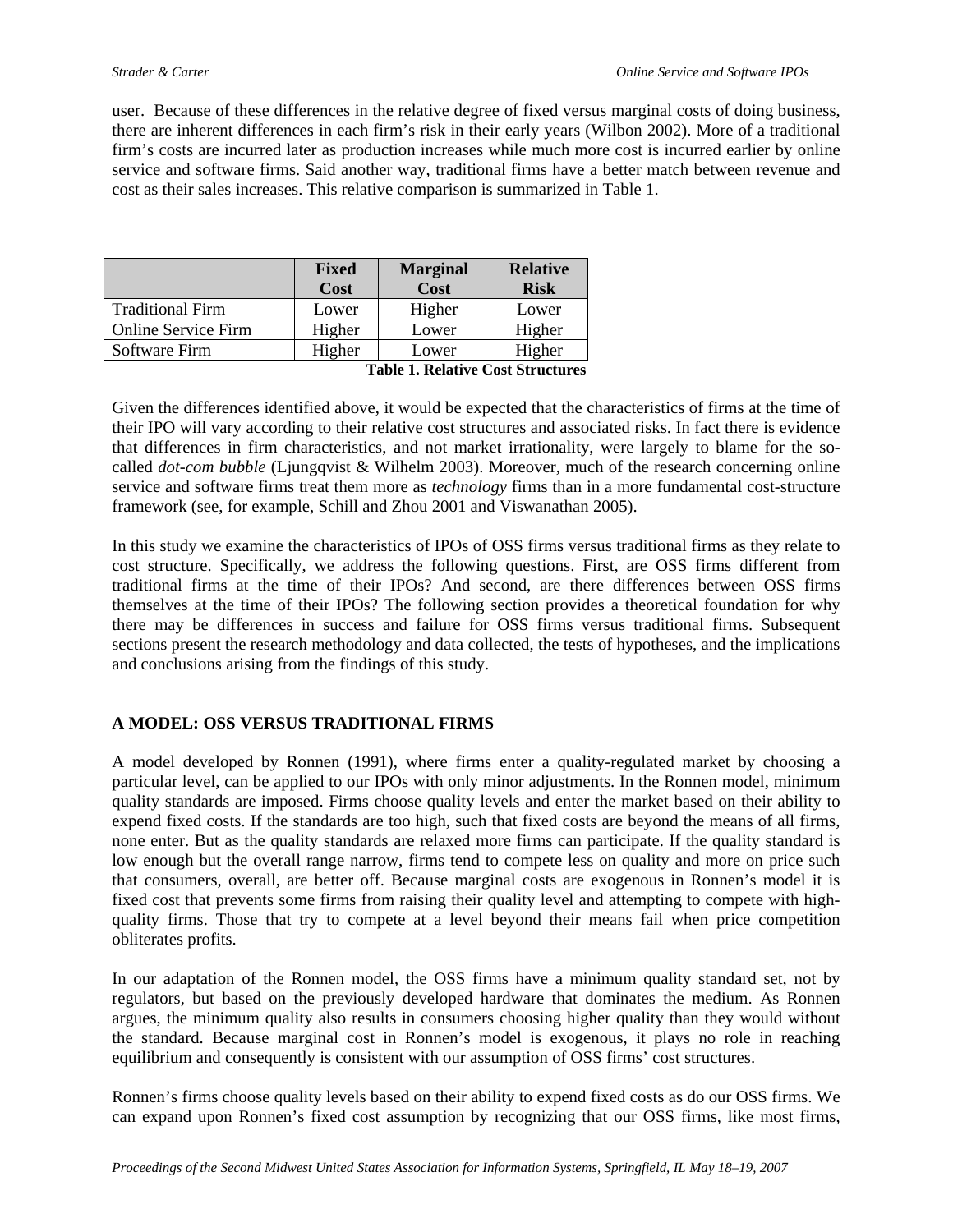have varying abilities to pay fixed costs which may be based upon, among other things, economies of scale, expertise, or existing resources. Hence those firms with lower fixed costs cannot compete at higher quality levels. As Ronnen shows, for those that do, subsequent price competition eventually results in failure.

As an alternative, firms choose a quality level consistent with their fixed cost. Consumers will gravitate toward firms with at least some minimum quality level which becomes the industry standard. Firms with a lower-quality product will eventually disappear. Unfortunately for these firms, exactly what that standard is may not be known at the outset.

While non-OSS firms may also have the ability to enter markets at varying quality levels based on their ability to cover fixed costs, there are two fundamental differences from the OSS firms. The first is that marginal costs play a more important role in general. As a result, in the long-run, other factors influence which firms survive and are successful. The other difference is the lack of quality standards. Hence a broader range of firms will enter the market. Because their products are not as likely to be all or nothing—the industry standard or shunned—in general they are less likely to be smaller start-ups at their IPO and less likely to need capital to continue.

We can make predictions based on the model, made formal in the following hypotheses:

- H1: OSS firms are younger at the IPO than traditional firms
- H2: Total assets for OSS firms are lower at the IPO than traditional firms
- H3: Revenues for OSS firms are lower at the IPO than traditional firms
- H4: Net income for OSS firms is lower than traditional firms
- H5: Return on assets for OSS firms are lower than traditional firms
- H6: OSS firms are riskier than traditional firms

#### **METHODOLOGY AND DATA**

The sample for the study consists of IPOs with offer dates from 1998 through 2002. IPOs issued during these years were identified from the Thomson Financial SDC database which includes all U.S. domestic IPOs. We removed unit offerings, financial institutions, closed-end funds, REITS, limited partnerships, and stocks with offering prices of less than \$2.

For each IPO we identified a set of characteristics of the offer and the firm. We focused primarily on the firm characteristics at the time of the offer. Offering particulars such as the offer price and number of shares offered were found in the SDC database. After-market prices and returns are from CRSP and accounting information is from *S&P Compustat.* After removing firms with missing data we are left with a total sample of 1,231 IPOs. As our study is an examination of the differences in characteristics between two distinct types of firms, our analysis primarily employs differences in means tests. Table 2 provides an overall summary for the sample firms for the five year period.

| <b>Characteristic</b>  | <b>Mean</b> | <b>Standard</b><br><b>Deviation</b> |
|------------------------|-------------|-------------------------------------|
| )ffer                  |             |                                     |
| Proceeds (\$million)   | 147.2       | 487.7                               |
| Offer Price (\$/share) | 14.3        | 6.3                                 |
| Shares (millions)      | 7.5         | 20.8                                |
| Firm                   |             |                                     |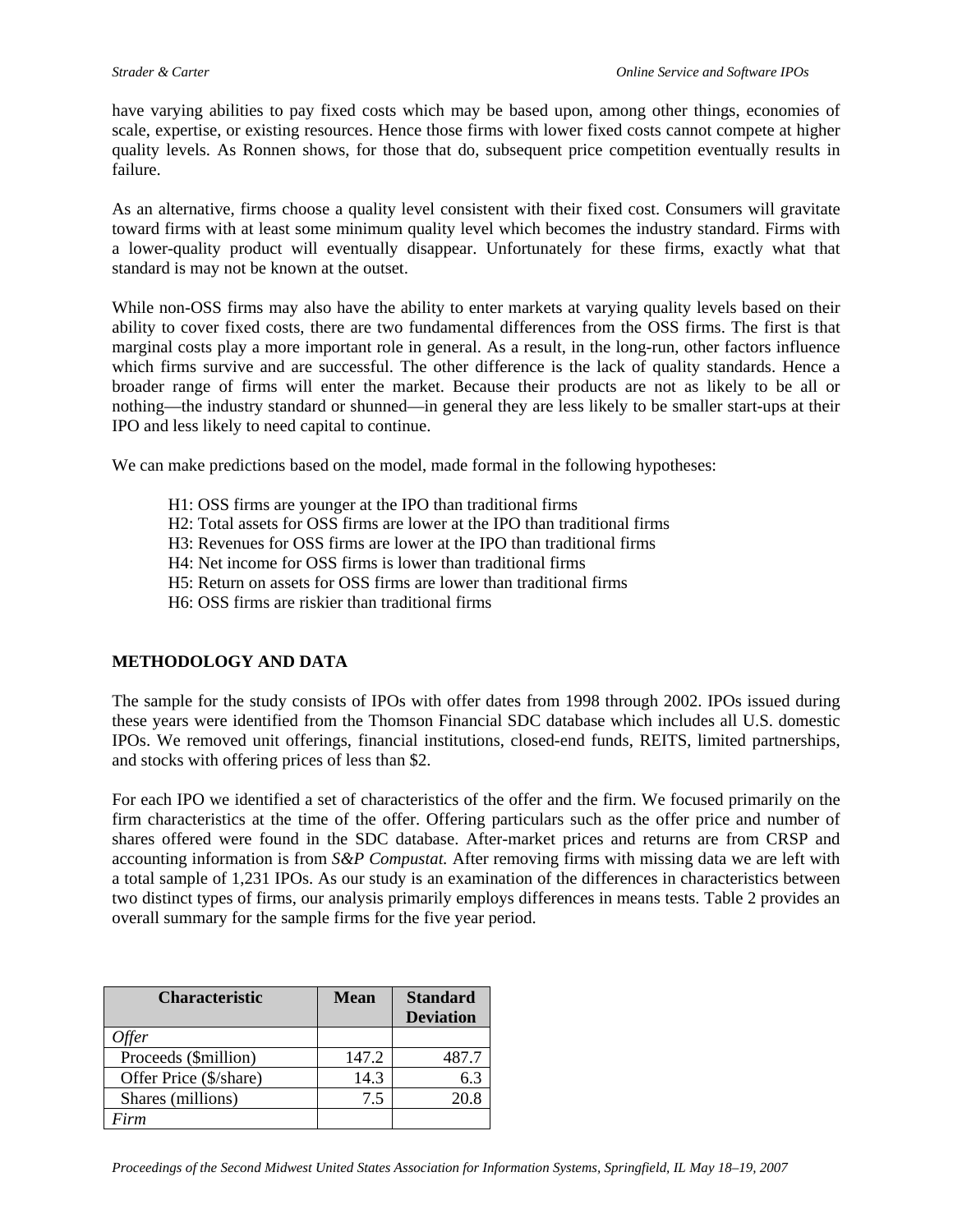| Age                      | 10.3   | 19.8    |
|--------------------------|--------|---------|
| Total Assets (\$million) | 2749.5 | 27898.8 |
| Revenues (\$million)     | 913.0  | 5004.7  |
| Net Income (\$million)   | 4. 1   | 311.8   |

**Table 2. Summary of 1998-2002 IPO Offer and Firm Characteristics (n=1231)** 

#### **EMPIRICAL ANALYSIS: OSS VERSUS TRADITIONAL FIRM IPOS**

As discussed, online service and software firms share a common cost structure where much of their cost is incurred to either implement their network infrastructure or develop the software. Costs to provide service to additional users or distribute a copy of the software are very low. Traditional firms have a more varied cost structure and are less likely to face a market with minimum quality standards. The result, detailed in the six hypotheses above, is that OSS firms are younger, smaller, riskier and less developed in terms of net income and revenues than traditional firms.

Age of the firm at the IPO, the size of the firm (total assets), and revenues have also been used to estimate risk (Ritter 1984). As a result these variables may also be estimates of risk inherent in a firm. In addition, risk may also be measured using the beta—a quantitative measure of the volatility relative to the overall market. For this study beta is measured as the slope of a regression where the return of the individual stock is regressed on the market (the equally-weighted NASDAQ index) return from 20 market days to 150 market days. The hypotheses are tested using a difference in means test. Results are summarized in Table 3.

|                          | <b>Online service and</b><br>software firms |          |         |             | <b>Traditional firms</b> |          | Difference in<br>means |       |
|--------------------------|---------------------------------------------|----------|---------|-------------|--------------------------|----------|------------------------|-------|
|                          | $\mathbf n$                                 | mean     | std     | $\mathbf n$ | mean                     | std      | t stat                 | sig.  |
| Age (years)              | 525                                         | 5.63     | 6.96    | 706         | 13.81                    | 24.95    | 7.308                  | ***   |
| Total Assets (\$million) | 525                                         | 441.31   | 2861.49 | 706         | 4480.68                  | 36739.74 | 2.513                  | $**$  |
| Revenues (\$million)     | 525                                         | 158.79   | 946.58  | 706         | 1479.82                  | 6517.17  | 4.608                  | ***   |
| Net Income (\$million)   | 525                                         | $-35.06$ | 118.14  | 706         | 33.70                    | 397.64   | 3.838                  | ***   |
| <b>Return on Assets</b>  | 525                                         | $-0.36$  | 0.91    | 706         | $-0.16$                  | 0.89     | 3.821                  | $***$ |
| Beta (6 months)          | 525                                         | 2.43     | 1.56    | 706         | 1.45                     | 1.38     | $-11.442$              | $***$ |

NOTE: \*\*\* = 99%, \*\* = 95%

**Table 3. OSS vs. Traditional Firm IPO Comparison** 

All six of the hypotheses are supported by the data. It is clear that the characteristics of OSS firms at the time of their IPO vary significantly from their traditional firm counterparts. Online service and software firms are younger, riskier, smaller, and less developed at the IPO in terms of revenues and net income than traditional firms.

#### **ONLINE SERVICE VERSUS SOFTWARE FIRM IPOS**

The next question to consider is whether there are differences between online service firms and software firms. It is expected that these firms should share many similarities because of their common cost structure. Online service firms and software firms should be equally risky ventures. This leads to the following additional hypotheses.

At the time of their IPO: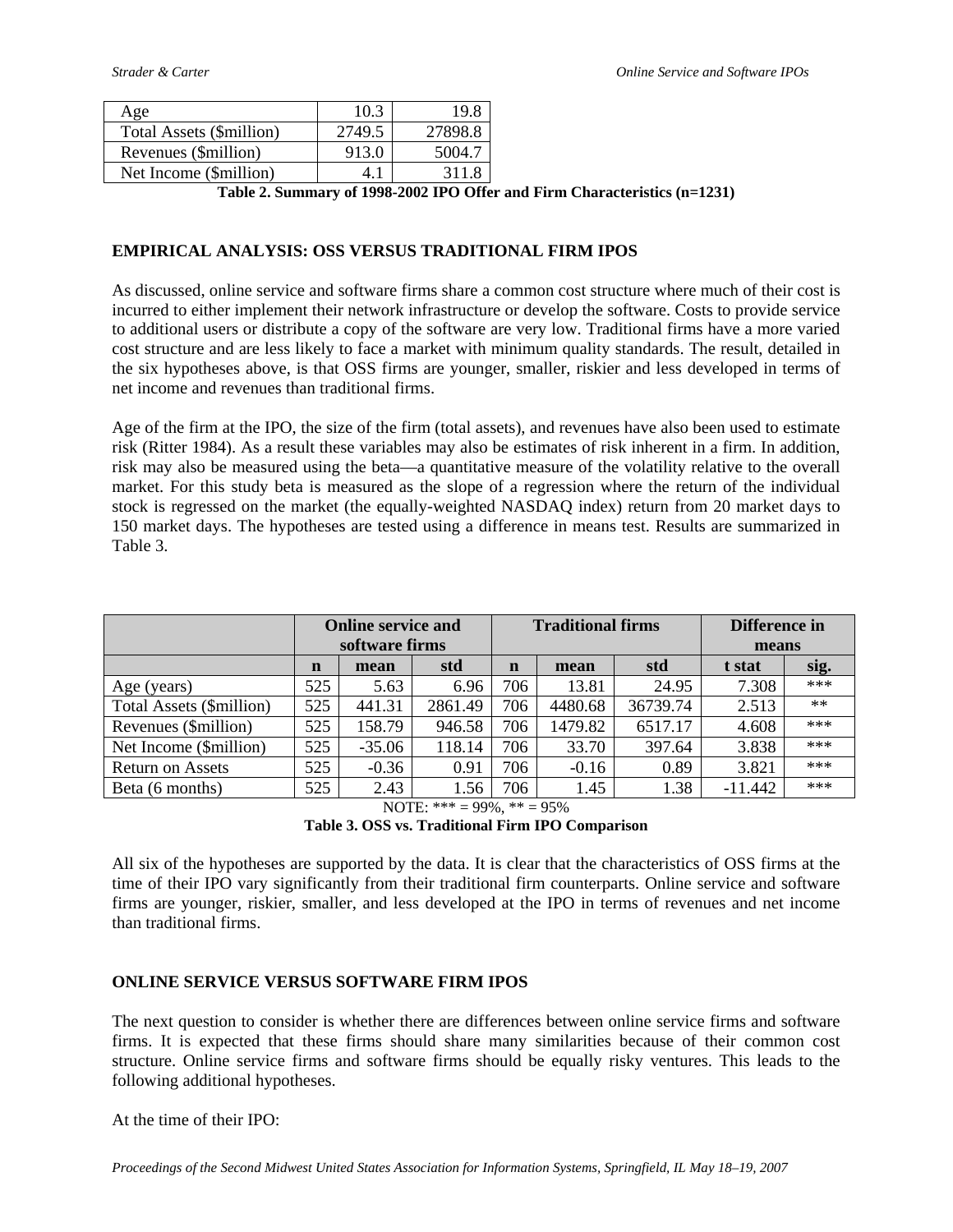- H7: Online service firms and software firms have similar ages,
- H8: Total assets for online service firms are not different from software firms,
- H9: Revenues for online service firms are not different from software firms,
- H10: Net income for online service firms is not different from software firms,
- H11: Return on assets for online service firms are not different from software firms, and
- H12: Beta for online service firms is not different from software firms:

As in the previous analysis, these hypotheses are tested using a difference in means test. Results are summarized in Table 4.

|                          | <b>Software firms</b> |          | <b>Online service firms</b> |             |          | Difference in |          |      |
|--------------------------|-----------------------|----------|-----------------------------|-------------|----------|---------------|----------|------|
|                          |                       |          |                             |             |          |               | means    |      |
|                          | $\mathbf n$           | mean     | std                         | $\mathbf n$ | mean     | std           | t stat   | sig. |
| Age (years)              | 182                   | 6.75     | 5.44                        | 343         | 5.03     | 7.59          | $-2.721$ | ***  |
| Total Assets (\$million) | 182                   | 231.26   | 981.81                      | 343         | 553.83   | 3469.32       | 1.252    |      |
| Revenues (\$million)     | 182                   | 152.92   | 788.47                      | 343         | 161.95   | 1022.77       | 0.118    |      |
| Net Income (\$million)   | 182                   | $-28.11$ | 137.04                      | 343         | $-38.86$ | 106.45        | $-1.337$ |      |
| <b>Return on Assets</b>  | 182                   | $-0.29$  | 0.50                        | 343         | $-0.39$  | 1.07          | $-1.245$ |      |
| Beta (6 months)          | 182                   | 2.22     | 1.56                        | 343         | 2.53     | l.60          | 1.800    |      |

NOTE: \*\*\* = 99%

**Table 4. Software vs. Online Service Firm IPO Comparison** 

The results support the six hypotheses in all but the age hypothesis. Online service firms and software firms are not significantly different when comparing total assets, revenues, net income, return on assets, or the beta measure. Software firms are older than the online service firms at the time of the IPO, but the difference of about 1.72 years is relatively small. Overall, online service firms and software firms share many of the same characteristics because of their similar cost structures.

#### **CONCLUSIONS AND IMPLICATIONS**

The primary conclusion made from this study is that cost structure does matter when categorizing firms for financial analysis. OSS firms are quite different from traditional firms at the time of their IPO. And as expected, online service firms and software firms are very similar at the time of their IPOs. The findings of this study have practical implications for financial analysts and also indicate some future directions for IPO research.

From a practical perspective, the results of this study indicate that investment analysts and underwriters must first consider cost structure when analyzing firms. There are inherent risk differences across the OSS and traditional sectors and the factors that predict various outcomes may vary accordingly. This may effect decisions to underwrite IPOs as well as buy/hold/sell recommendations.

For IPO research the next step is to investigate each firm category separately to identify whether there are differences in models that predict outcomes such as long-run return, risk, and likelihood of failure. The question to address is whether different factors significantly affect these dependent variables using results from past IPOs. Our study focuses on the 1998 through 2002 period. We chose this period because of the rapidly increasing number of OSS firms that went public. However, in the latter years this time frame includes the *dot com bubble,* a period of falling stock prices and a general decline in the number of IPOs. By expanding the period of study we can also establish a baseline for other low marginal cost firms pre-Internet to identify differences, if any, which have occurred when online service firms began to appear.